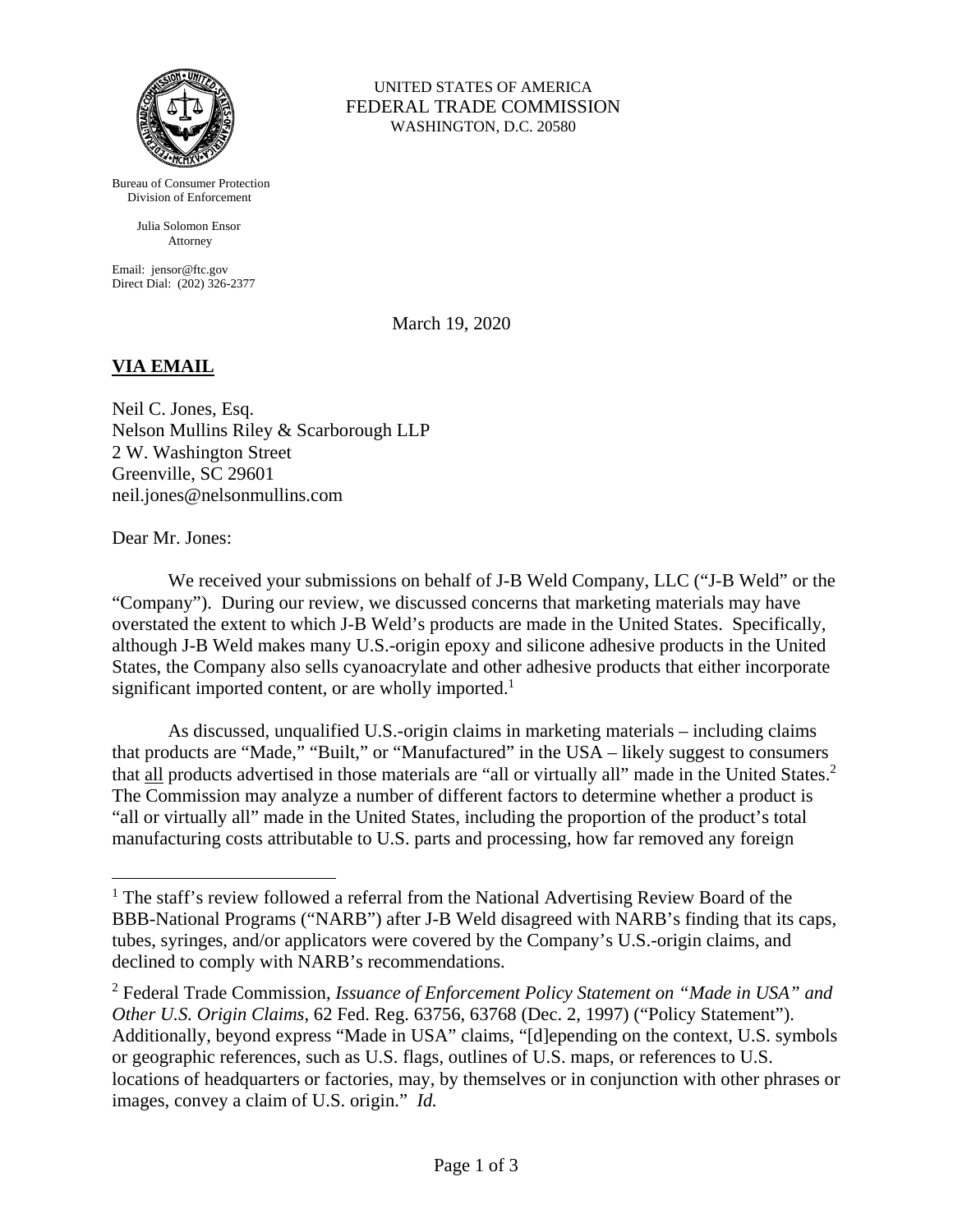content is from the finished product, and the importance of the foreign content or processing to the overall function of the product.

The Commission has noted that "[w]here a product is not all or virtually all made in the United States, any claim of U.S. origin should be adequately qualified to avoid consumer deception about the presence or amount of foreign content. In order to be effective, any qualifications or disclosures should be sufficiently clear, prominent, and understandable to prevent deception. Clarity of language, prominence of type size and style, proximity to the claim being qualified, and an absence of contrary claims that could undercut the effectiveness of the qualification, will maximize the likelihood that the qualifications and disclosures are appropriately clear and prominent."3

To avoid deceiving consumers, J-B Weld implemented a remedial action plan to update and qualify its representations where needed. This plan included: (1) updating packaging for three product lines; (2) removing unqualified U.S.-origin claims from general company marketing materials, including the J-B Weld website, LinkedIn page, Facebook page, and YouTube page; and (3) requiring updates to third-party online marketing materials for affected product lines.

In general, although not specifically covered in the Policy Statement, the FTC has not required manufacturers to account for the origin of incidental, discarded packaging when analyzing product origin, unless the marketer's claims expressly or impliedly convey that the packaging is of U.S. origin.<sup>4</sup> In this case, in certain instances, J-B Weld made unqualified "Made in USA" claims on its packaging about its products. While the glue contained in that packaging was "all or virtually all" made in the United States, the packaging itself, which had no independent value to consumers and was typically discarded upon depletion, was not. In the absence of consumer perception evidence showing otherwise, FTC staff finds it is unlikely that reasonable consumers interpreted the unqualified U.S. origin claims on these adhesive products as covering the incidental, discarded packaging.

As discussed, it is appropriate for J-B Weld to promote the fact that it employs workers

 $\overline{a}$ <sup>3</sup> *Id.* at 63769.

<sup>4</sup> *See, e.g.*, FTC Advisory Opinion No. 368, Disclosure of origin of imported plastic vinegar bottles (Oct. 9, 1969), *digest available at* 

https://www.ftc.gov/sites/default/files/documents/commission\_decision\_volumes/volume-76/ftc\_volume\_decision\_76\_july\_-\_december\_1969pages\_1039-1125.pdf (stating a manufacturer of domestically-made vinegar need not disclose the origin of imported plastic containers in the absence of an affirmative representation that the bottles were made in the United States). Relatedly, the FTC has long advised marketers that U.S.-origin claims on U.S. origin packaging containing imported products likely deceive consumers. *See, e.g.*, FTC Advisory Opinion No. 230, Foreign country of origin disclosure on mounting cards displaying imported eyelashes (Apr. 4, 1968), *digest available at* 

https://www.ftc.gov/sites/default/files/documents/commission\_decision\_volumes/volume-73/ftcd-vol73january-june1968pages1289-end.pdf (where imported eyelashes were displayed in U.S.-origin packaging, marketer must disclose foreign origin of imported eyelashes).